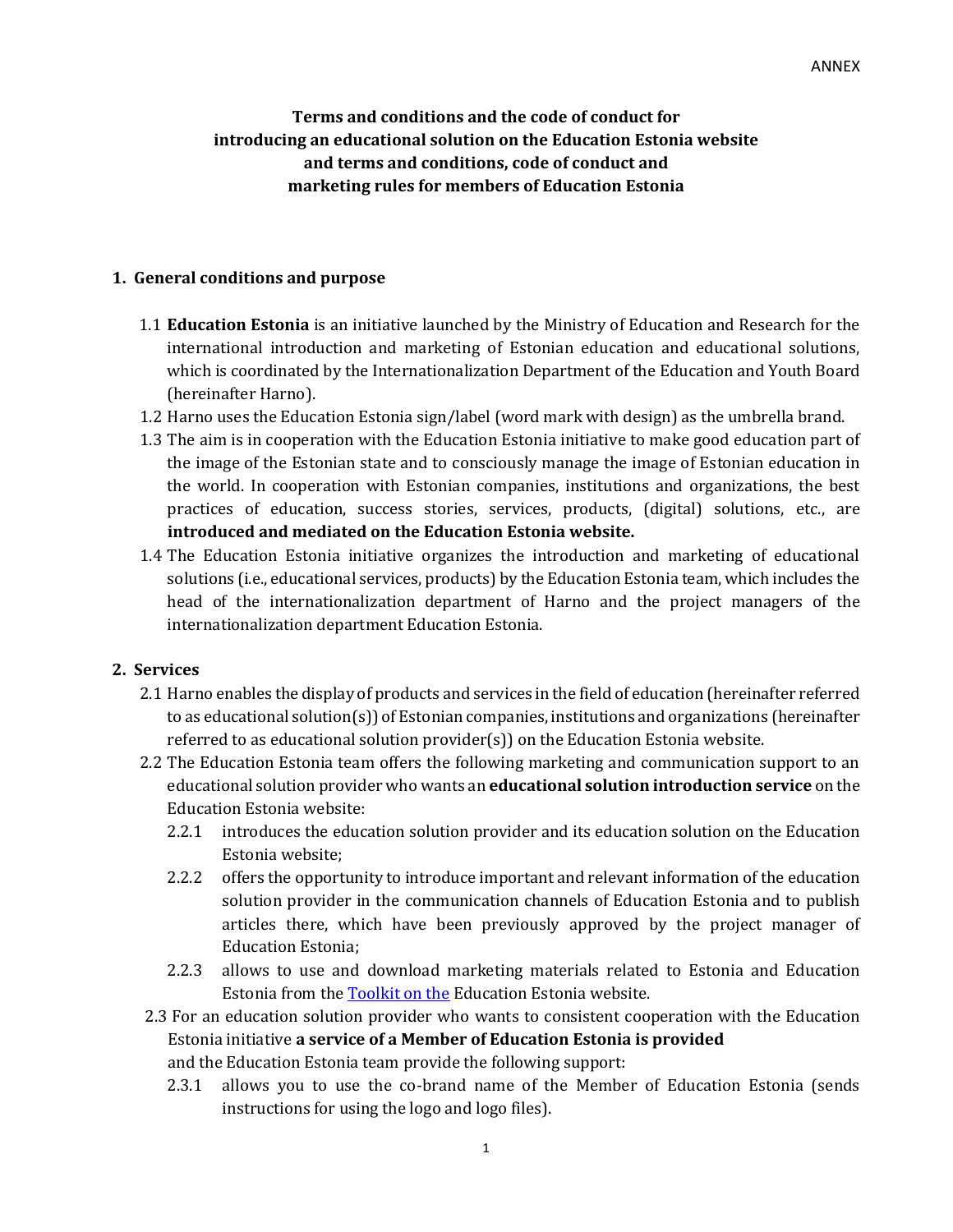- 2.3.2 provides the marketing and communication support specified in point 2.2;
- 2.3.3 introduces the member to the Education Estonia website on the Members of Education Estonia sub-page.
- 2.3.4 where possible, invites members to participate in joint activities or events, campaigns for (potential) clients and the international education community.
- 2.4 In order to receive the service specified in clause 2.2, the education solution provider must meet the conditions specified in clause 3.1 or 3.2, and in order to receive the service specified in clause 2.3, the educational solution provider must meet the conditions specified in clause 5.
- 2.5 In addition to the above services, as an exception, Harno allows the use of the Member of Education Estonia logo by legal entities that are not providers of educational solutions, but contribute to the international introduction and marketing of Estonian education through their activities.

## **TERMS AND CONDITIONS AND CODE OF CONDUCT OF PRESENTATION OF EDUCATIONAL SOLUTION ON EDUCATION ESTONIA WEBSITE**

### **3. Conditions for introducing an educational solution on the Education Estonia website**

### **3.1 Educational solutions that have been on the market for at least 6 months**

- 3.1.1 The provider of the educational solution must be a legal entity registered in Estonia; an eresident is also acceptable.
- 3.1.2 An educational solution must have an educational value (for example, to offer an innovative solution to a certain problem, to simplify certain processes, etc.). If it is not a purely educational product or service, a description should be provided of how it relates to education, ie how the product or service is implemented in education (what is its practical educational value to the consumer).
- 3.1.3 The educational solution must have been on the market (in use) for at least 6 months.
- 3.1.4 The educational solution must be aimed at the international market.
- 3.1.5 The education solution provider must provide a brief description of the future plans of the company, institution or organization (incl. on export markets) and expectations for Education Estonia regarding cooperation.
- 3.1.6 The turnover of the provider of the educational solution must have been received in Estonia or the educational solution must have users, either in Estonia or in international markets. In the absence of turnover, the legal person must have paid labor or state taxes in Estonia during the last calendar year, and the annual report must be submitted as proof thereof.
- 3.1.7 The education solution provider must not have tax arrears or they must be deferred.
- 3.1.8 The education solution provider must provide the Education Estonia team with 2 recommendations for its education solution together with contacts.

### **3.2 Educational solutions that have been on the market for less than 6 months**

3.2.1 The provider of the educational solution must be a legal entity registered in Estonia; an eresident is also acceptable.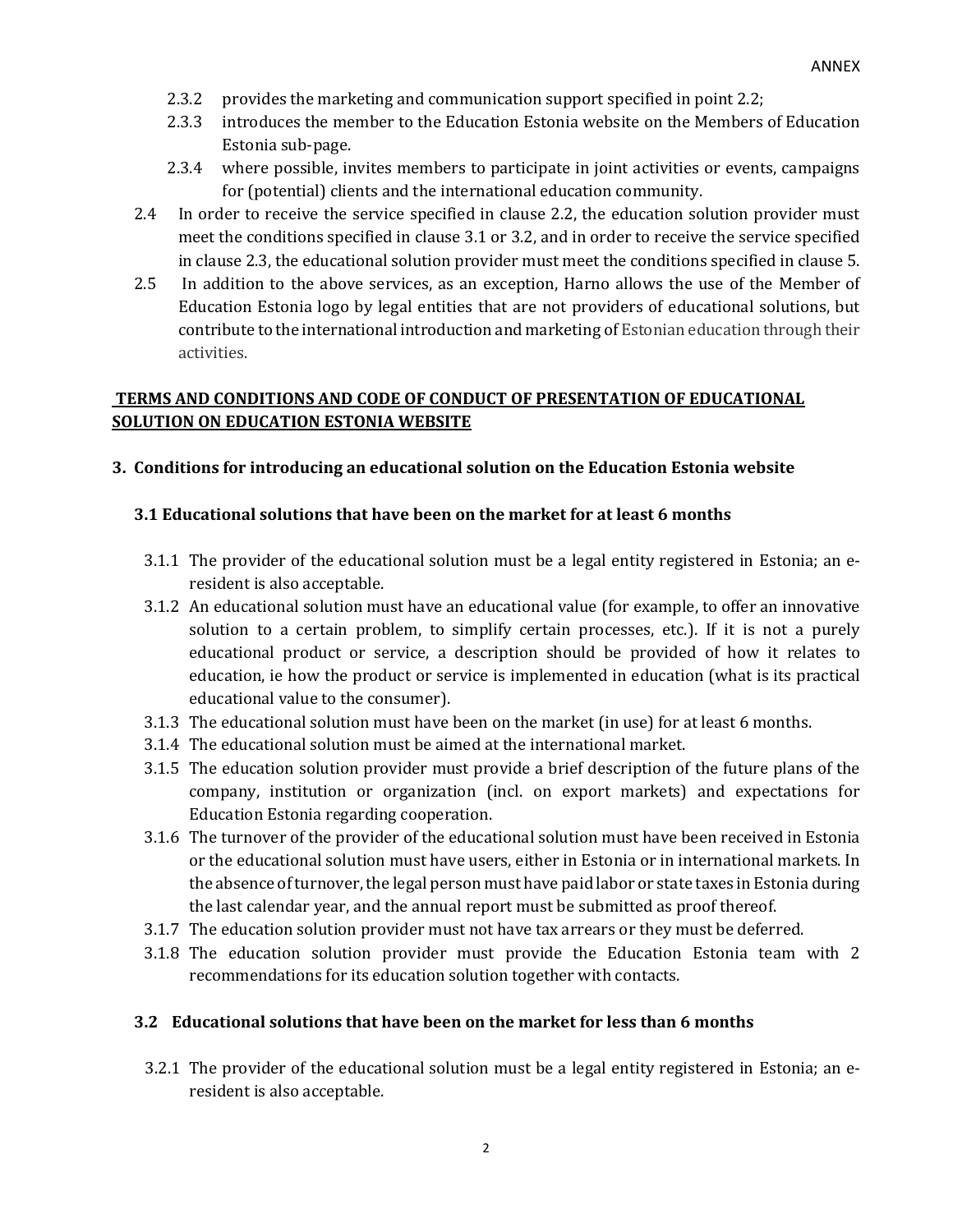- 3.2.2 An educational solution must have an educational value (for example, to offer an innovative solution to a certain problem, to simplify certain processes, etc.). If it is not a purely educational product or service, a description should be provided of how it relates to education, i.e., how the product or service is implemented in education (what is its practical educational value to the consumer).
- 3.2.3 The educational solution has been on the market (in use) for less than 6 months and in the MVP (minimum *viable product*) stage according to point 3.2.6.
- 3.2.4 The educational solution must be aimed at the international market.
- 3.2.5 The education solution provider must provide a brief description of the future plans of the company, institution or organization (incl. on export markets) and expectations for Education Estonia regarding cooperation.
- 3.2.6 The educational solution must have a testing period initiated with potential users, which means that the educational solution must be at least in the MVP stage, ie at least the first version of the product must be usable by the customer/consumer. As proof of this, a letter of recommendation from at least 3 clients on the use of the educational solution must be submitted.
- 3.2.7 The education solution provider must not have tax arrears or they must be deferred.
- 3.2.8 The education solution provider must provide the Education Estonia team with 2 recommendations for its education solution together with contacts.

# **4. Code of conduct for an educational solution provider introduced on the Education Estonia website**

The education solution provider has the obligation to:

- 4.1 Provide a quality educational solution.
- 4.2 Provide interested parties and customers with correct, accurate and legal information and advice about their educational solution.
- 4.3 Provide an educational solution in which they are competent and which is legally permitted to be provided. If it is legally necessary (required by law), to ensure that there is a valid activity license to provide the educational solution. If the activity license has been suspended, revoked or expired, the education solution provider must immediately notify the Education Estonia team thereof and the provision of the education solution will be terminated on the Education Estonia website.
- 4.4 Comply with all relevant personal data protection laws and handle all customer data carefully and in accordance with applicable laws and regulations.
- 4.5 Take care of one's good reputation both online*,* as well as outside of the online environment.
- 4.6 Answer inquiries as soon as possible and follow good practice.
- 4.7 Introduce educational solutions not only on the Education Estonia website but also on its website and other channels. Ensure that the information provided on the website is unambiguous.
- 4.8 Keep up to date with the main innovations of Education Estonia and cooperate with the Education Estonia team.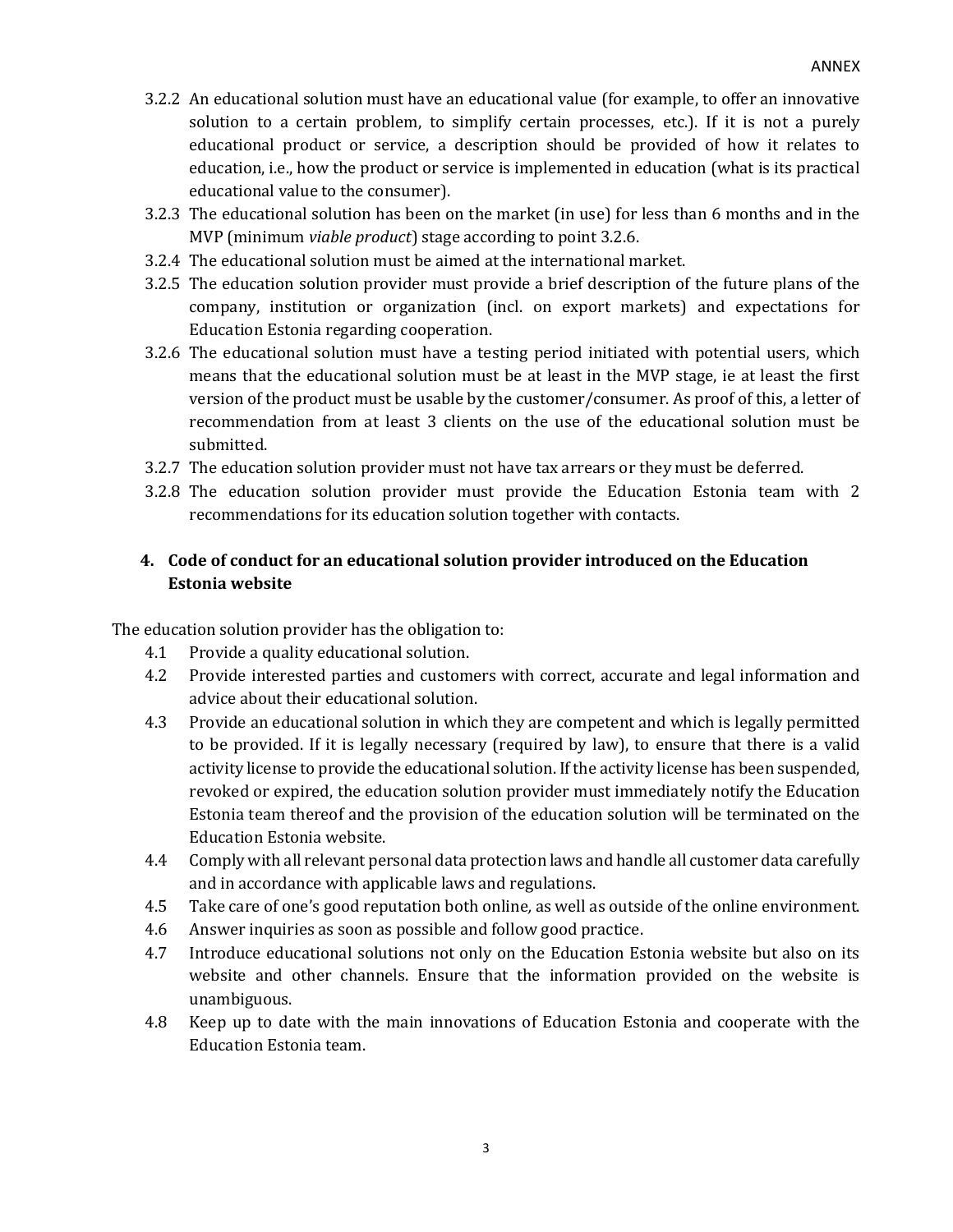- 4.9 Participate in meetings, research and brainstorming events organized by the Education Estonia team and monitor, among other things, Education Estonia communication channels for up-to-date information.
- 4.10 Submit the report of the education solution provider to the e-mail address of the Education Estonia project manager regarding the following performance indicators: turnover of the organization, including export turnover, number of users in Estonia and international markets.
- 4.11 Inform the Education Estonia team immediately of any difficulties related to interested parties and customer service.
- 4.12 In the case of a complaint, handle the complaint with special care and provide the necessary answers quickly and accurately.
- 4.13 It is forbidden to register domain names that may give the false impression that they are the official website of the Education Estonia project (e.g., educationestonia.com/net/org/ee/eu, etc., or other combinations with the words Education Estonia).
- 4.14 Ensure that, in the case of a breach by the educational provider of any requirements set out in the Code of Conduct and/or other applicable legislation and/or the sharing of false information and/or tax arrears and/or failure to report and/or file a complaint, he/she shall make every effort to remedy the violation immediately. Is aware that in case of the above violations and/or if there is no permission to provide an educational solution due to legislation, the Education Estonia team may suspend the provision of the educational solution presentation service on the Education Estonia website or terminate the contract.

# **TERMS AND CONDITIONS, CODE OF CONDUCT AND MARKETING RULES OF A MEMBER OF EDUCATION ESTONIA**

## **5. Conditions for becoming a member of Education Estonia:**

- 5.1 The provider of the educational solution must be a legal entity registered in Estonia; an eresident is also acceptable.
- 5.2 An educational solution must have an educational value (for example, to offer an innovative solution to a certain problem, to simplify certain processes, etc.). If it is not a purely educational product or service, a description should be provided of how it relates to education, i.e., how the product or service is implemented in education (what is its practical educational value to the consumer).
- 5.3 The educational solution must have been on the market (in use) for at least 6 months.
- 5.4 The educational solution must be aimed at the international market.
- 5.5 The education solution provider must provide a brief description of the future plans of the company, institution or organization (incl. on export markets) and expectations for Education Estonia regarding cooperation.
- 5.6 The turnover of the provider of the educational solution must have been received in Estonia or the educational solution must have users, either in Estonia or in international markets. In the absence of turnover, the legal person must have paid labor or state taxes in Estonia during the last calendar year, and the annual report must be submitted as proof thereof.
- 5.7 The education solution provider must not have tax arrears or they must be deferred.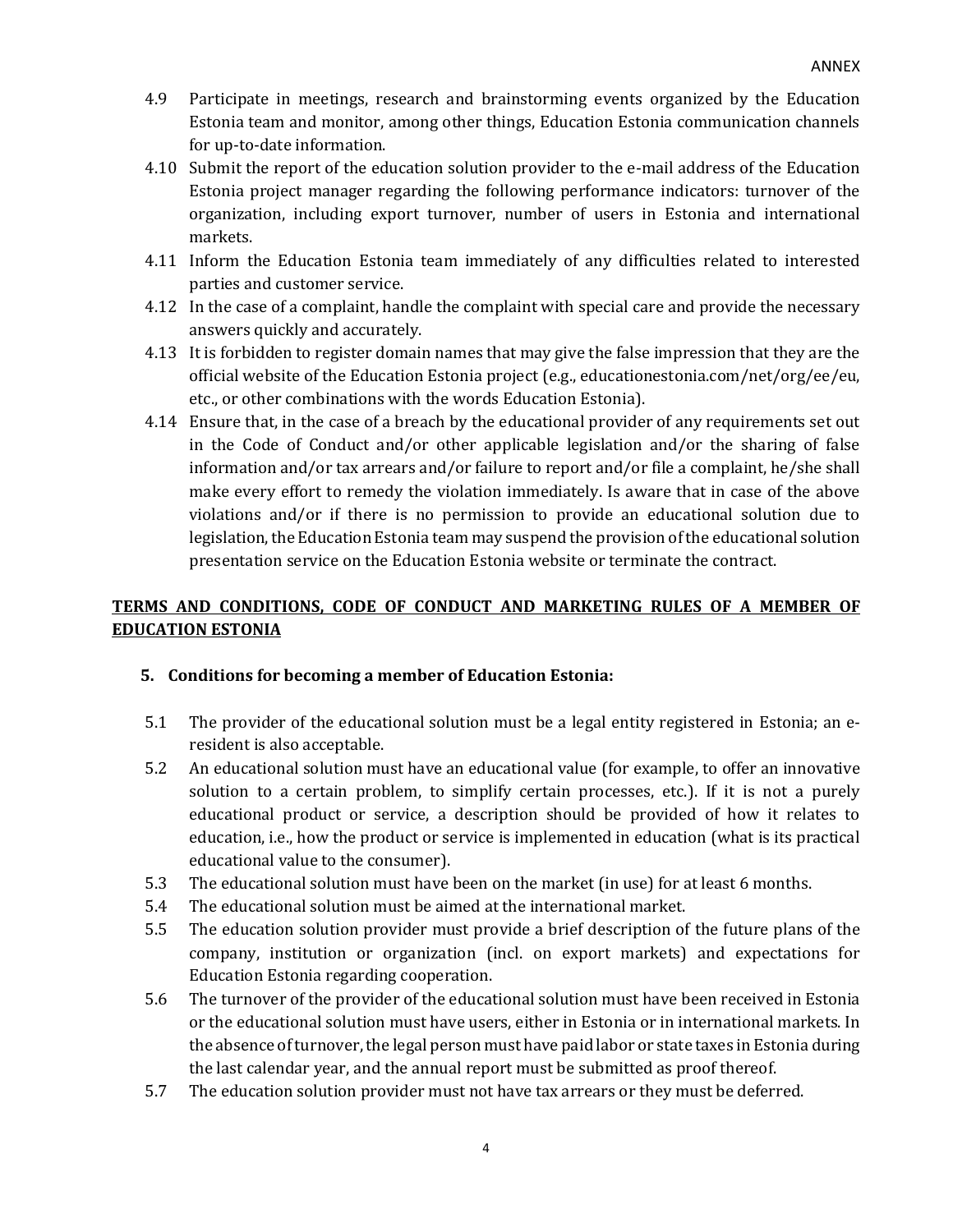5.8 The education solution provider must provide the Education Estonia team with 2 recommendations for its education solution together with contacts.

### **6. Code of Conduct of a Member of Education Estonia**

A member of Education Estonia has the obligation to:

- 6.1 Provide a quality educational solution.
- 6.2 Provide customers with correct, accurate and legal information and advice about their educational solution.
- 6.3 Provide an educational solution in which they are competent, and which is legally permitted to be provided. If it is legally necessary (required by law), to ensure that there is a valid activity license to provide the educational solution. If the activity license has been suspended, revoked or expired, the education solution provider must immediately notify the Education Estonia team thereof and the provision of the education solution will be terminated on the Education Estonia website.
- 6.4 Comply with all relevant personal data protection laws and handle all customer data carefully and in accordance with applicable laws and regulations.
- 6.5 Take care of one's good reputation both online*,* as well as outside of the online environment.
- 6.6 Answer inquiries as soon as possible and follow good practices.
- 6.7 Introduce educational solutions not only on the Education Estonia website but also on its website and other channels. Ensure that the information provided on the website is unambiguous.
- 6.8 Keep up to date with the main innovations of Education Estonia and cooperate with the Education Estonia team.
- 6.9 Participate in meetings, research and brainstorming events organized by the Education Estonia team and monitor, among other things, Education Estonia communication channels for up-to-date information.
- 6.10 Submit the report of the education solution provider to the e-mail address of the Education Estonia project manager regarding the following performance indicators: turnover of the organization, including export turnover, number of users in Estonia and international markets.
- 6.11 Inform the Education Estonia team immediately of any difficulties related to interested parties and customer service.
- 6.12 In the case of a complaint, handle the complaint with special care and provide the necessary answers quickly and accurately.
- 6.13 It is forbidden to register domain names that may give the false impression that they are the official website of the Education Estonia project (eg educationestonia.com/net/org/ee/eu, etc. or other combinations with the words Education Estonia).
- 6.14 Provide feedback to the Education Estonia team, including feedback that will help improve the Code of Conduct and the Marketing Rules for the benefit of all parties.
- 6.15 Ensure that if a Member of Education Estonia violates any requirements set out in the Code of Conduct and/or the Marketing Code and/or other applicable legislation and/or shares false information and/or incurs tax arrears and/or fails to report and/or file a complaint, he or she will make every effort to remedy the breach without delay. Is aware that in case of the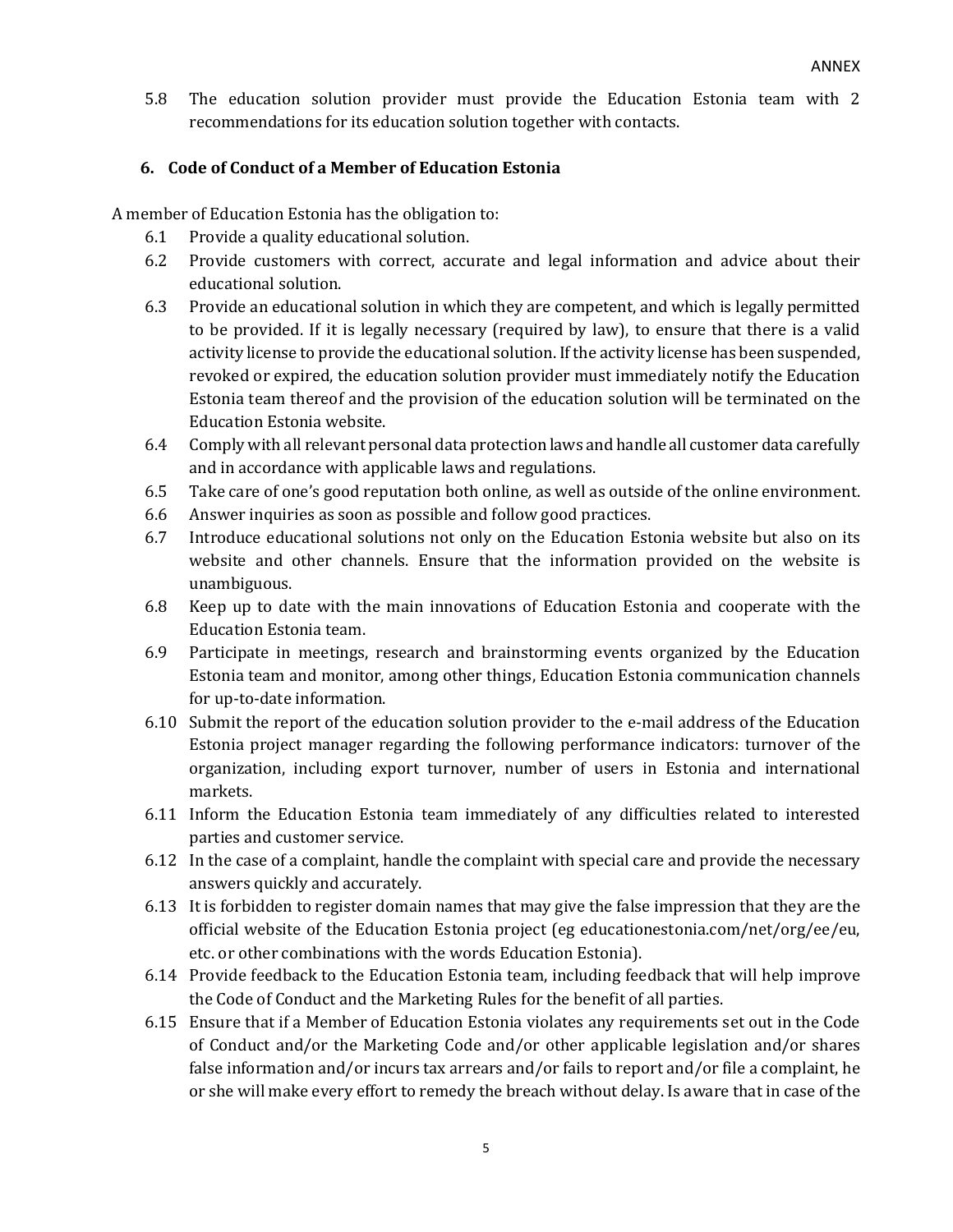above violations and/or if there is no permission to provide an educational solution due to legislation, the Education Estonia team may suspend the provision of the educational solution service or terminate the contract.

## **7. Marketing Rules of a Member of Education Estonia**

- 7.1 We recommend that the member of Education Estonia introduce its membership in its communication channels.
- 7.2 The member of Education Estonia has the right to use the Education Estonia member logo (label/sign) on its website and marketing materials, the design options of which are as follows:



- 7.3 Member of Education Estonia has the right to use the member of Education Estonia logo, if the education solution provider has signed the code of conduct and marketing rules and the Education Estonia team has sent the logo files and instructions to the member. Pursuant to the decision of clause 9.2, the member of Education Estonia has the right to use the logo after signing the marketing rules and receiving the logo files and instructions from the Education Estonia team.
- 7.4 To use the Education Estonia member logo, the member of Education Estonia must link the logo file to the Education Estonia website or in other web-based marketing materials when using it on the website or other web-based marketing materials, to direct customers/interested parties to find more information about Education Estonia membership and Education Estonia.
- 7.5 A member of Education Estonia is allowed to use the logo of the umbrella brand Education Estonia only with the prior permission of the Education Estonia team.
- 7.6 If a member of Education Estonia uses the Education Estonia member logo on a website and in marketing materials in a language other than English, we strongly encourage you to refer to "Education Estonia" at least for the first time in English, as the name is internationally known and helps customers find more information.
- 7.7 Members of Education Estonia are advised to use the English text on their website/social media to introduce their membership. The following is an introductory example of information in English and, if necessary, in Estonian, which the member may shorten and adjust as necessary:

*"… (name of the organization) is highlighted by the Education Estonia and has been acknowledged as the Member of Education Estonia.* 

*Education Estonia connects you with the components of Estonian education, whether it be digital solution, consulting, training or other.*

*Education Estonia – your guide to smart solutions for education innovation.*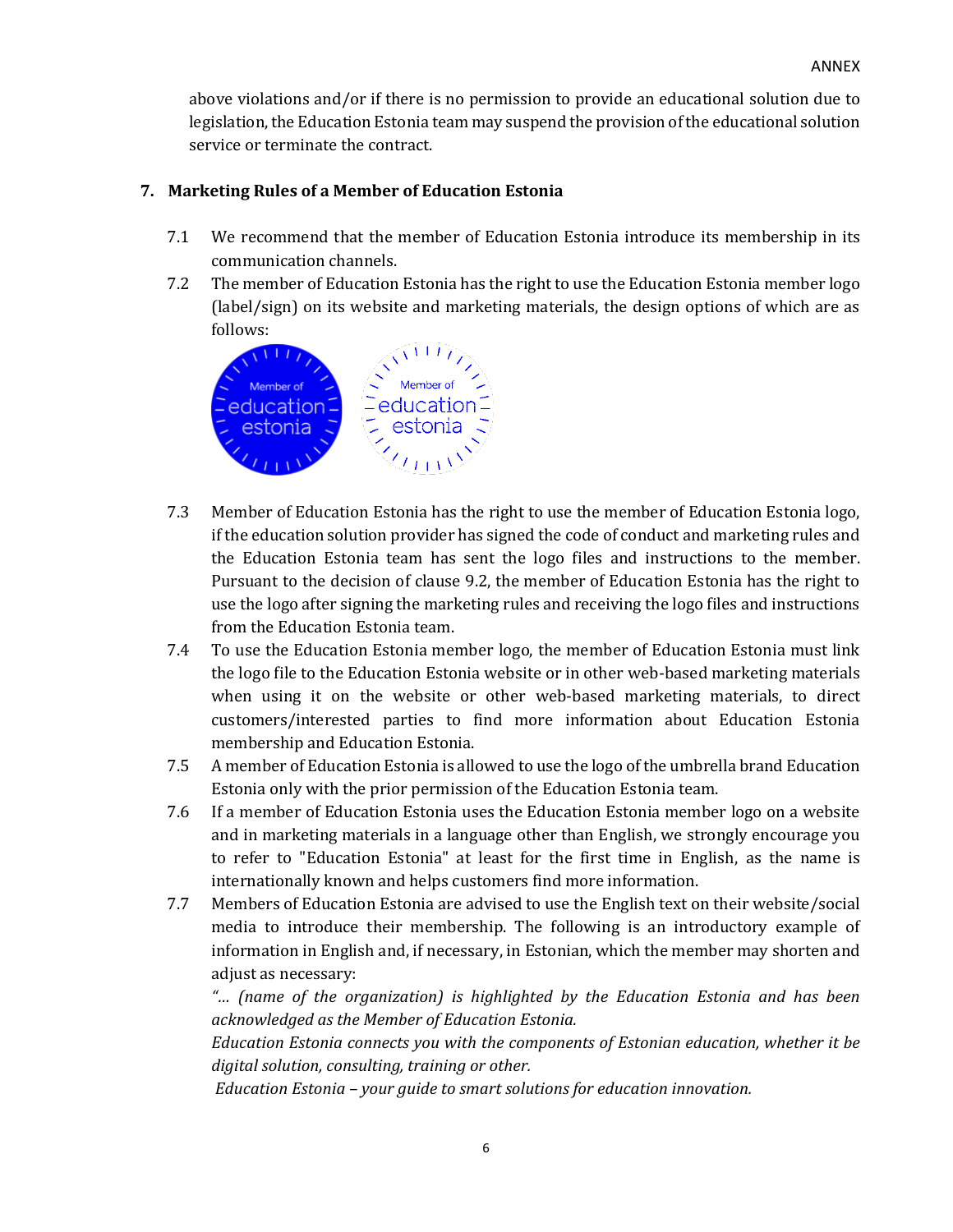*More information at [educationestonia.org](https://www.educationestonia.org/)"*

*"… ( nimi) on Education Estonia liige. Education Estonia tutvustab Eesti haridusvaldkonda ja hariduslahendusi maailmas . Education Estonia — teejuht haridusinnovatsiooni nutikate lahendusteni. Rohkem infot [educationestonia.org](https://www.educationestonia.org/)."*

### **8. Requirements for receiving the service and termination of the service**

- 8.1 An education solution provider who wants an introduction service on the Education Estonia website or an Education Estonia member service must fill in the form on the Education Estonia websit[e https://www.educationestonia.org/partners-solutions/.](https://www.educationestonia.org/partners-solutions/)
- 8.2 An educational solution provider that meets the conditions for receiving the presentation service on the Education Estonia website must sign the code of conduct of the educational solution provider introducing the presentation on the Education Estonia website in Estonian or English and forward it to the Education Estonia project manager.
- 8.3 The provider of the educational solution eligible for Education Estonia membership must sign the code of conduct of the member of Education Estonia and marketing rules in Estonian or English by the person entitled to representation and forward them to the Education Estonia project manager. Pursuant to the decision of clause 9.2, the marketing rules of the member of Education Estonia must be signed by the person entitled to representation and forwarded to the Education Estonia project manager.
- 8.4 After signing the documents specified in clauses 8.2 and 8.3 and forwarding them to the Education Estonia project manager, the contract is deemed to have been entered into by Harno and the provider of the educational solution or the person specified in clause 2.5.
- 8.5 The contract with an education solution provider, who prior to confirmation of this directive has been on the market for at least six months and whose educational solution is displayed in Education Estonia website**,** is deemed concluded when the education solution provider representative signs the Code of Conduct of the education solution provider in Estonian or English for the receipt of the service of presentation on Education Estonia website and the code of conduct of the member of Education Estonia and marketing rules in Estonian or English for the receipt of the service of the member of Education Estonia and forwards it to the Education Estonia project manager.
- 8.6 The Education Estonia team or the education solution provider or the person mentioned in clause 2.5 may terminate the contract unilaterally for any reason by forwarding to the other party a relevant signed notification in writing at least 15 (fifteen) calendar days in advance.
- 8.7 The Education Estonia team or the education solution provider or the person mentioned in clause 2.5 may terminate the contract at any time upon reaching an agreement to this effect. This agreement regarding the termination of the contract must be entered into in writing and signed by the Parties.